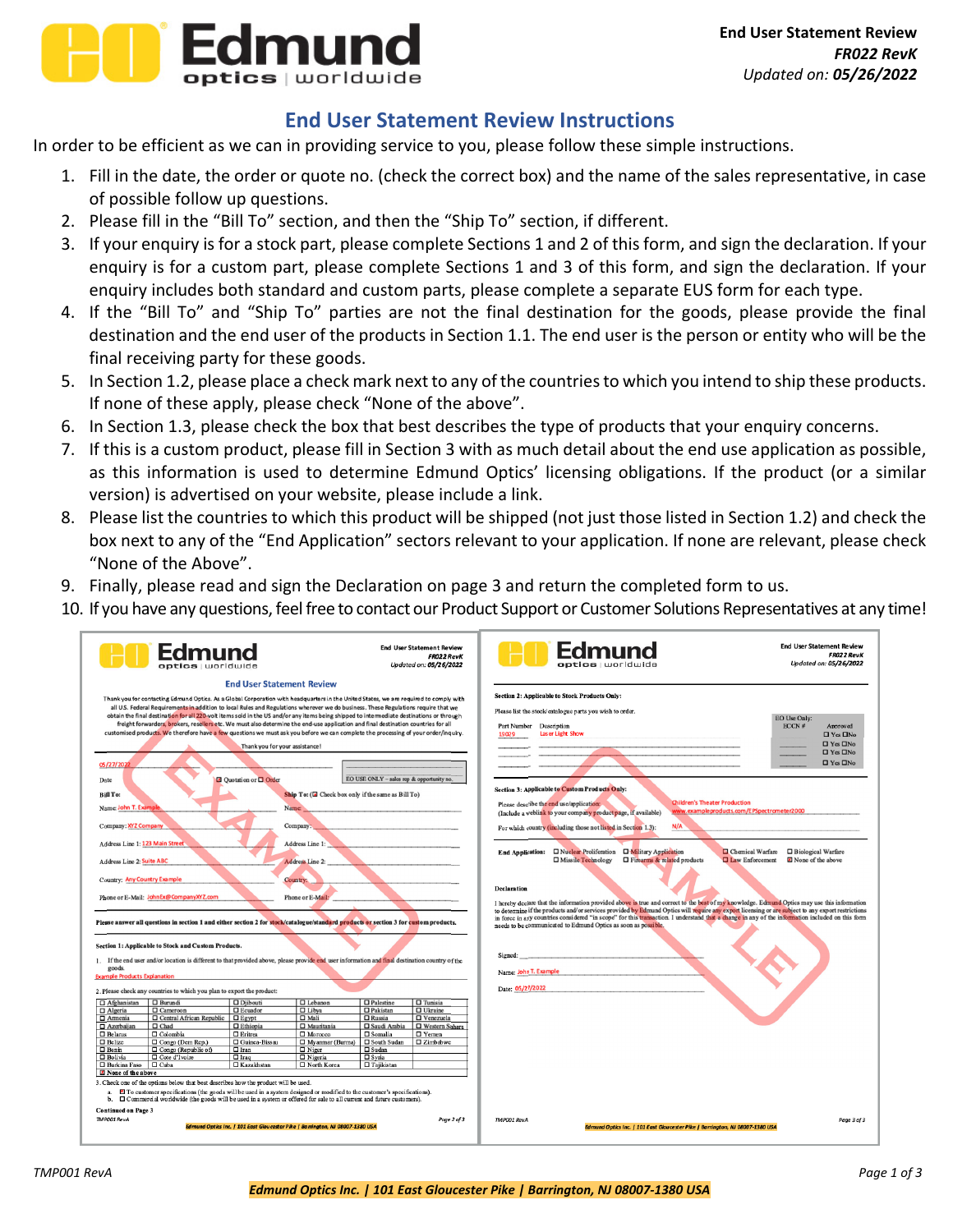

# **End User Statement Review**

Thank you for contacting Edmund Optics. As a Global Corporation with headquarters in the United States, we are required to comply with all U.S. Federal Requirements in addition to local Rules and Regulations wherever we do business. These Regulations require that we obtain the final destination for all 220‐volt items sold in the US and/or any items being shipped to intermediate destinations or through freight forwarders, brokers, resellers etc. We must also determine the end-use application and final destination countries for all customised products. We therefore have a few questions we must ask you before we can complete the processing of your order/inquiry.

Thank you for your assistance!

| Date             | $\Box$ Quotation or $\Box$ Order | EO USE ONLY – sales rep $\&$ opportunity no.                    |
|------------------|----------------------------------|-----------------------------------------------------------------|
| <b>Bill To:</b>  |                                  | <b>Ship To:</b> ( $\Box$ Check box only if the same as Bill To) |
|                  |                                  | Name:                                                           |
|                  |                                  |                                                                 |
| Address Line 1:  |                                  | Address Line 1:                                                 |
| Address Line 2:  |                                  | Address Line 2:                                                 |
|                  |                                  |                                                                 |
| Phone or E-Mail: |                                  | Phone or E-Mail:                                                |

**Please answer all questions in section 1 and either section 2 for stock/catalogue/standard products or section 3 for custom products.** 

## **Section 1: Applicable to Stock and Custom Products.**

1. If the end user and/or location is different to that provided above, please provide end user information and final destination country of the goods.

2. Please check any countries to which you plan to export the product:

| $\Box$ Afghanistan       | $\Box$ Burundi                  | $\Box$ Diibouti      | $\Box$ Lebanon         | $\Box$ Palestine    | $\Box$ Tunisia     |  |
|--------------------------|---------------------------------|----------------------|------------------------|---------------------|--------------------|--|
| $\Box$ Algeria           | $\Box$ Cameroon                 | $\Box$ Ecuador       | $\Box$ Libya           | $\Box$ Pakistan     | $\Box$ Ukraine     |  |
| $\Box$ Armenia           | $\Box$ Central African Republic | $\Box$ Egypt         | $\square$ Mali         | $\Box$ Russia       | $\Box$ Venezuela   |  |
| $\Box$ Azerbaijan        | $\Box$ Chad                     | $\Box$ Ethiopia      | $\Box$ Mauritania      | $\Box$ Saudi Arabia | □ Western Sahara   |  |
| $\Box$ Belarus           | $\Box$ Colombia                 | $\Box$ Eritrea       | $\Box$ Morocco         | $\square$ Somalia   | $\Box$ Yemen       |  |
| $\Box$ Belize            | $\Box$ Congo (Dem Rep.)         | $\Box$ Guinea-Bissau | $\Box$ Myanmar (Burma) | $\Box$ South Sudan  | $\square$ Zimbabwe |  |
| $\Box$ Benin             | $\Box$ Congo (Republic of)      | $\Box$ Iran          | $\Box$ Niger           | $\Box$ Sudan        |                    |  |
| $\Box$ Bolivia           | $\Box$ Cote d'Ivoire            | $\Box$ Iraq          | $\Box$ Nigeria         | $\Box$ Syria        |                    |  |
| $\Box$ Burkina Faso      | $\Box$ Cuba                     | $\Box$ Kazakhstan    | □ North Korea          | $\Box$ Tajikistan   |                    |  |
| $\Box$ None of the above |                                 |                      |                        |                     |                    |  |

#### **None of the above**

3. Check one of the options below that best describes how the product will be used.

- $a.$   $\square$  To customer specifications (the goods will be used in a system designed or modified to the customer's specifications).
- $b.$   $\Box$  Commercial worldwide (the goods will be used in a system or offered for sale to all current and future customers).